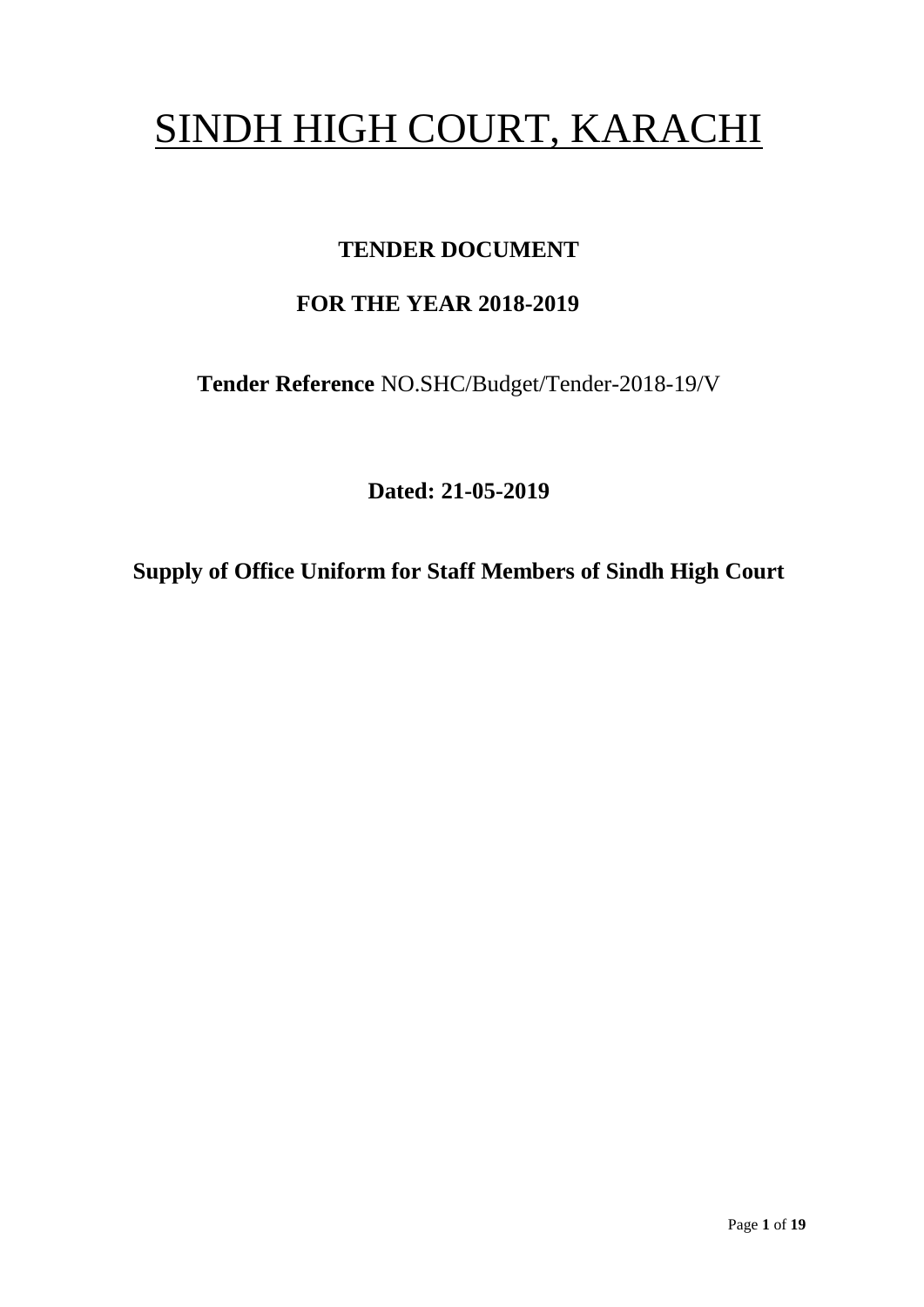# **Contents**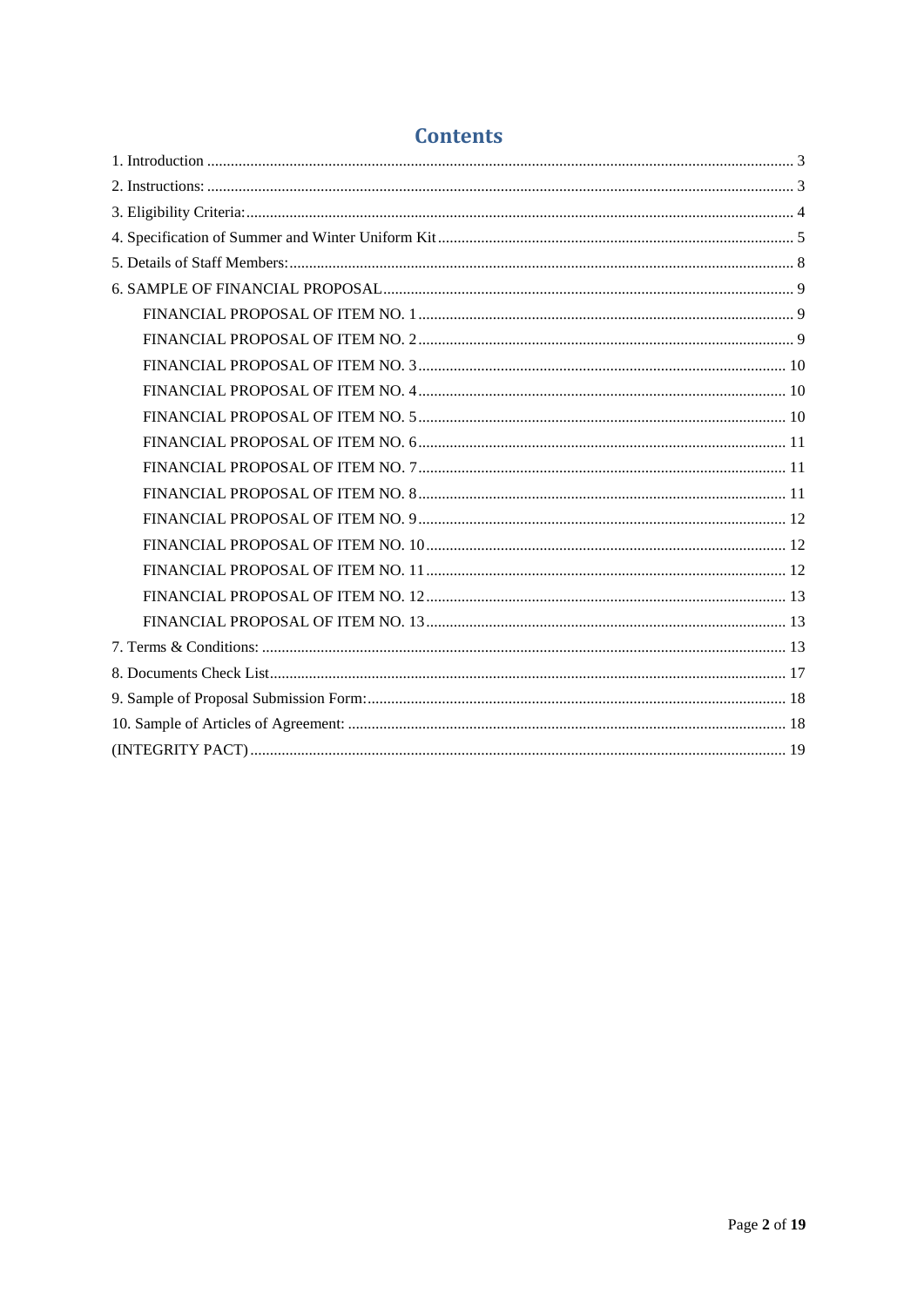# <span id="page-2-0"></span>**1. Introduction**

Dear Tenderer:

The **SINDH HIGH COURT (SHC)** is the highest judicial institution of the province of [Sindh.](https://en.wikipedia.org/wiki/Sindh) We are interested to purchase **OFFICE UNIFORM for Staff Members of High Court of Sindh, Principal Seat, Karachi, Bench at Sukkur and Circuit Courts at Hyderabad and Larkana, on item wise basis,** as mentioned in tender document, from your esteemed firm / agency. SHC reserves the right to increase/ decrease the quantities as per requirement in the light of availability of funds, as per rules.

### <span id="page-2-1"></span>**2. Instructions:**

- (a) The Sindh High Court, Karachi (SHC) expects that aspirant vendors should furnish all the required documents to ensure a transparent and genuine presentation. Therefore, it is necessary to fill in the Tender document meticulously and sign & stamp each and every page. **Moreover, attach required supporting documents according to the requirement**.
- (b) It is of utmost important to fill in the Tender Form in writing in ink or type. Do not leave any column/item blank. **If you want to leave the item/column un-answered please, write "Doesn't Apply/Doesn't Arise**'. If you need more space please attach a paper & clearly mention item/column name or number etc. that referred the column/item of the Tender Form.
- (c) The **last date to submit the Tender Document, separate technical & financial proposals in sealed envelopes is 10<sup>th</sup> June, 2019,** in the Office of the Director General (Finance & Accounts), Sindh High Court, Karachi, as reflected in Tender Notice.
- (d) **Bid Security of 2 % of total quoted amount of all items** will be deposited along with Tender Document in shape of BID SECURITY FORM/ PAY ORDER/ BANK DRAFT as reflected in tender notice.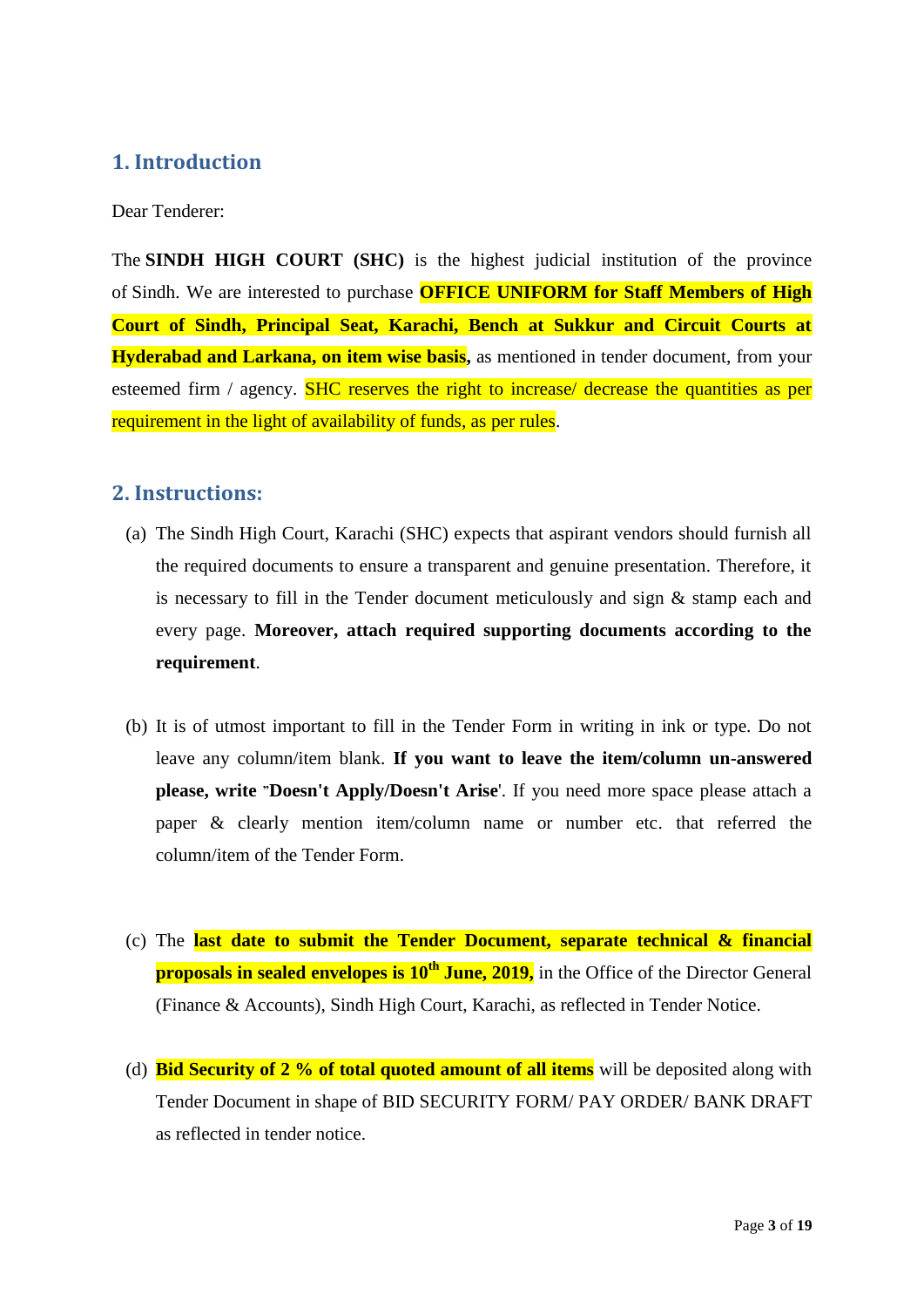# <span id="page-3-0"></span>**3. Eligibility Criteria:**

| S.No.          | <b>Eligibility Criteria</b>                                                                                                                                                                                             | Requirement |
|----------------|-------------------------------------------------------------------------------------------------------------------------------------------------------------------------------------------------------------------------|-------------|
| 1              | Profile of company/ firm along with relevant documents                                                                                                                                                                  | Mandatory   |
| $\overline{2}$ | Relevant Tax Registration Certificates (copies required)                                                                                                                                                                | Mandatory   |
| 3              | Copies of at least three (03) purchase orders of similar nature during the<br>last three years along with Completion Certificate for the work completed<br>or any other relevant proof of experience of similar nature. | Mandatory   |
| $\overline{4}$ | Undertaking on judicial stamp paper that firm has never been blacklisted<br>by any government semi government, autonomous and stated owned<br>organization.                                                             | Mandatory   |
| 5              | Average Financial turnover of at least Rs. 0.5 million per annum during<br>the last three years. (financial statement or bank statement or both are<br>required)                                                        | Mandatory   |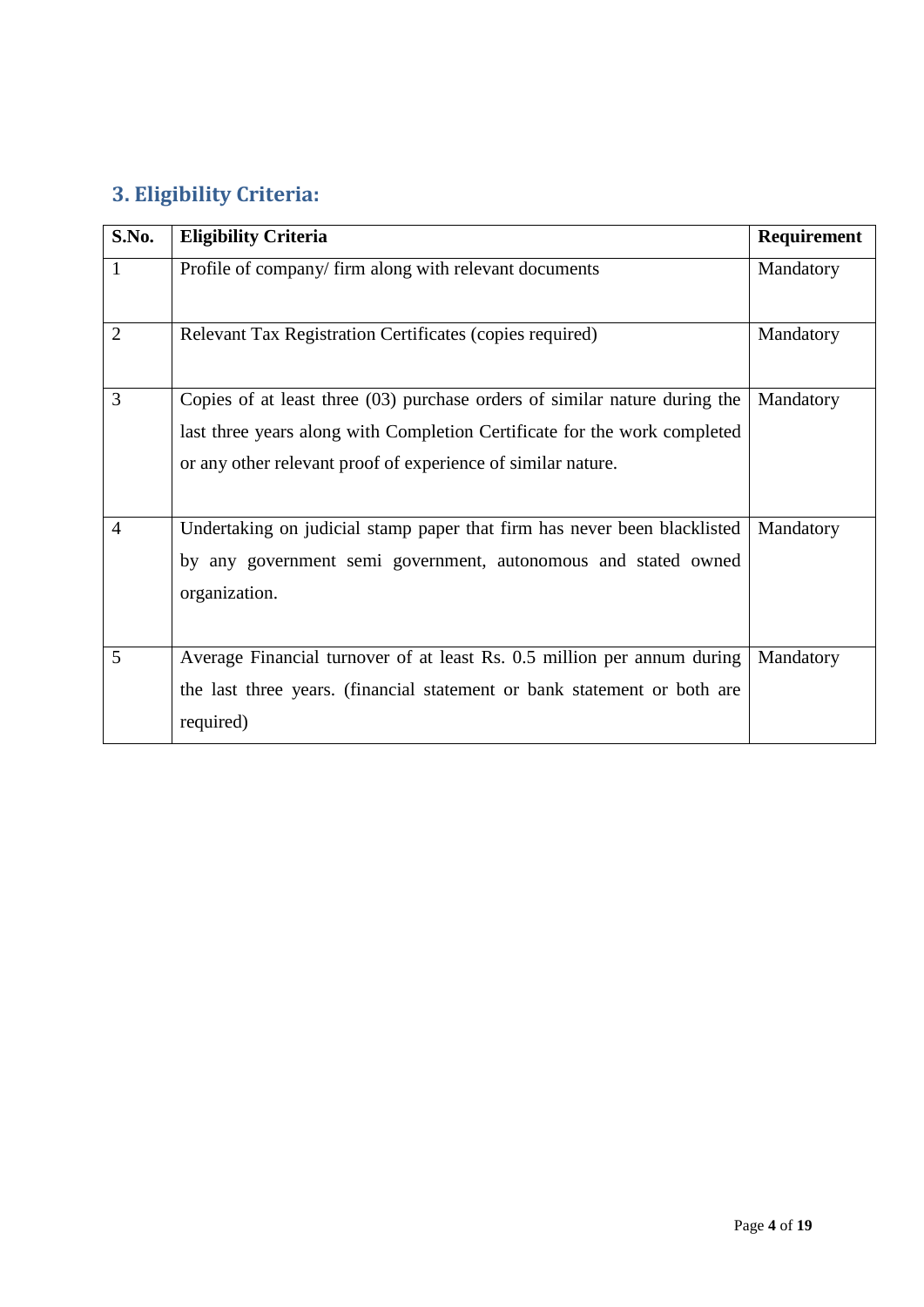# <span id="page-4-0"></span>**4. Specification of Summer and Winter Uniform Kit**

|                | Sr.No. Name of post                     | <b>Summer Uniforms</b>                                                                                         | <b>Winter Uniforms</b>                                                                                                       |
|----------------|-----------------------------------------|----------------------------------------------------------------------------------------------------------------|------------------------------------------------------------------------------------------------------------------------------|
| $\mathbf{1}$   | <b>HAWALDAR</b>                         | 1. white sherwani with badges<br>2.<br>$\overline{3}$<br>White suits 2-Suits<br><b>Black Shoes</b><br>4. Socks | 1. Dark Blue Sherwani with Golden Ribbon<br>Work and badges.<br>2.<br>White suits 2-suits.<br>3.<br>Black Shoes.<br>4. Socks |
| $\overline{2}$ | <b>NAIB QASID</b>                       | 1. white sherwani with badges<br>2.<br>White suits 2-Suits<br><b>Black Shoes</b><br>4. Socks                   | 1. white sherwani with badges<br>3. 2. White suits 2-Suits<br>3. Black Shoes<br>4. Socks                                     |
| $\overline{3}$ | <b>DRIVER</b>                           | 1. White Bush Coat & peak cap with<br>Monogram 2- suits<br>2. Black Shoes.<br>3. Socks                         | 1. White Bush Coat & peak cap with<br>Monogram 2- suits<br>2. Black Shoes.<br>3. Socks                                       |
| 4              | <b>BUILDING SUPERVISOR</b>              | 1. White Shalwar Kameez 2- suits.<br><b>Black Shoes.</b><br>3. Black socks.                                    | 2. 1. White Shalwar Kameez 2- suits.<br>2. Black Shoes.<br>3. Black socks.                                                   |
| 5              | <b>CHOWKIDARS</b>                       | 1. Gray Malasia Shalwar Kameez 2- suits.<br>2. Black Shoes.<br>3. Black socks.                                 | 1. Gray Malasia Shalwar Kameez 2- suits.<br>2. Black Shoes.<br>3. Black socks.                                               |
| 6              | <b>FRASHES</b>                          | 1. Wash-n- wear Shalwar Kameez Fawn<br>Color 2 suits.<br>2. Black Shoes.<br>3. Black Socks.                    | 1. Wash-n- wear Shalwar Kameez Fawn<br>Color 2 suits.<br>2. Black Shoes.<br>3. Black Socks.                                  |
| 7              | <b>GARDNERS</b>                         | 1. Gray Malasia Shalwar Kameez 2- suits.<br>2. Black Shoes.<br>3. Black socks.                                 | 1. Gray Malasia Shalwar Kameez 2- suits.<br>2. Black Shoes.<br>3. Black socks.                                               |
| 8              | SWEEPER/SANITARY<br><b>WORKERS</b>      | 1. Gray Malasia Shalwar Kameez 2- suits.<br>2. Black Shoes.<br>3. Black socks.                                 | 1. Gray Malasia Shalwar Kameez 2- suits.<br>2. Black Shoes.<br>3. Black socks.                                               |
| 9              | <b>JUDGES TEA ROOM</b><br>STAFF/BEARERS | 2. Black Shoes.<br>3. Socks                                                                                    | 1. White Bush Coat with Monogram 2 suits. 1. White Bush Coat with Monogram 2 suits.<br>2. Black Shoes.<br>3. Socks           |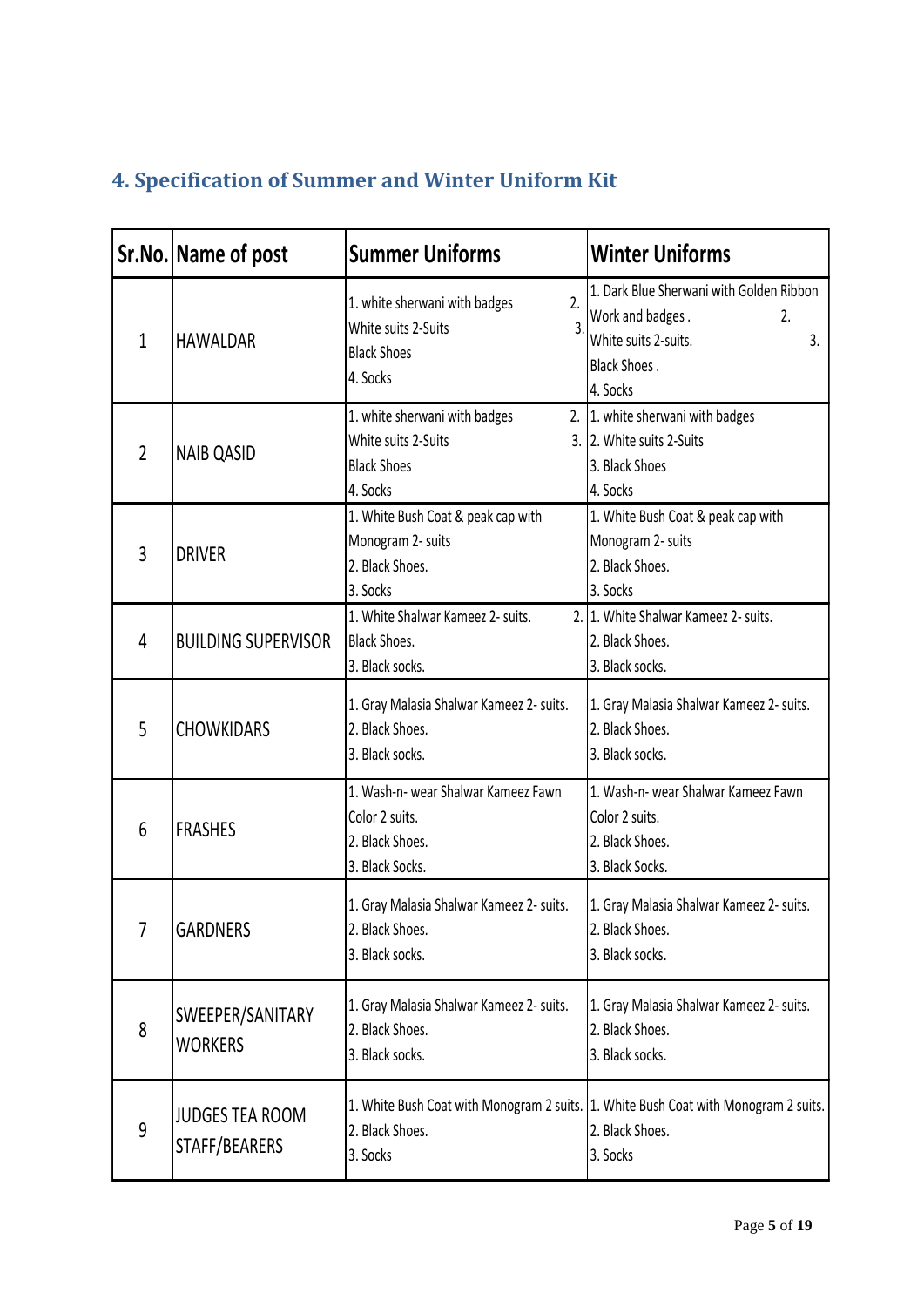| S.No.          | <b>Specifications of Items</b>                                              |
|----------------|-----------------------------------------------------------------------------|
| $\mathbf{1}$   | <b>Fabric for White Shalwar Kameez:-</b>                                    |
|                | Wash-n-wear                                                                 |
|                | Gul Ahmed, Alkaram or equivalent standard                                   |
|                |                                                                             |
| $\overline{2}$ | <b>Fabric for Fawn Colour Shalwar Kameez:-</b>                              |
|                | Wash-n-wear                                                                 |
|                | Gul Ahmed, Alkaram or equivalent standard                                   |
| 3              | <b>Fabric for Gray Malasia Shalwar Kameez:-</b>                             |
|                | Gul Ahmed, Alkaram or equivalent standard                                   |
|                |                                                                             |
| 4              | <b>Fabric for Dark Blue Sherwani:-</b>                                      |
|                | Denim or equivalent standard                                                |
|                |                                                                             |
| 5              | <b>Fabric for White Sherwani:-</b>                                          |
|                | Denim or equivalent standard                                                |
| 6              | <b>Fabric for White Bush Coat and Pant:-</b>                                |
|                | Denim or equivalent standard                                                |
|                |                                                                             |
| 7              | <b>Stitching for Shalwar Kameez:-</b>                                       |
|                | Single stitching, imported fusing $&$ full over lock.                       |
| 8              | <b>Stitching for Sherwani of Hawaldar:-</b>                                 |
|                | (Golden Ribbon Work as per instruction of client)                           |
|                | Single stitching, imported fusing, full over lock.                          |
|                |                                                                             |
| 9              | <b>Stitching for Sherwani of Naib Qasid (with shoulders &amp; badges):-</b> |
|                | Single stitching, imported fusing, full over lock as instruction of client. |
|                |                                                                             |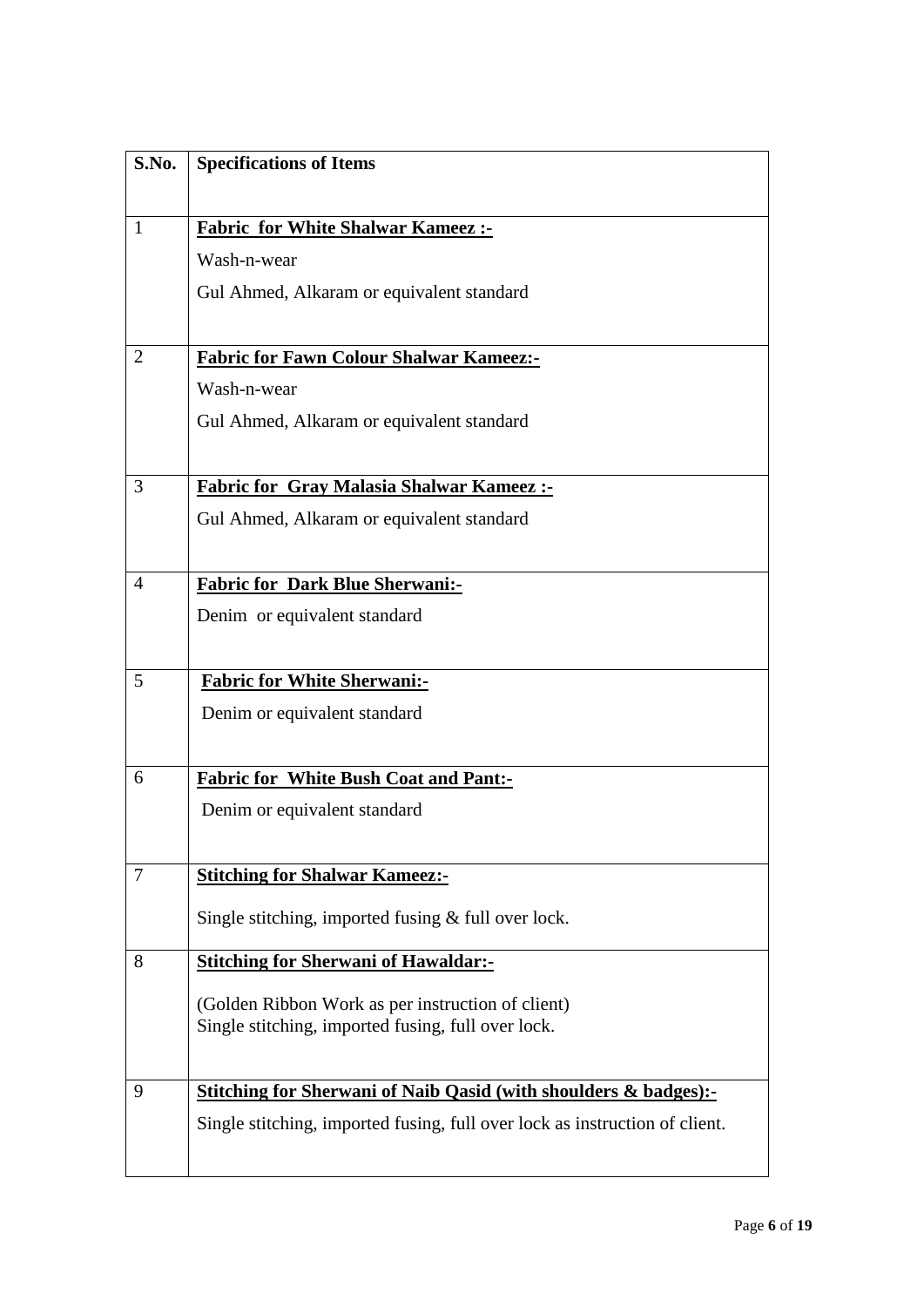| 10 | Stitching for Bush Coat & Pant of Driver and Judges Tea Room Staff:             |  |  |  |
|----|---------------------------------------------------------------------------------|--|--|--|
|    | Single stitching, imported fusing, full over lock as per instruction of client. |  |  |  |
|    |                                                                                 |  |  |  |
| 11 | <b>Black Shoes for all staff members:-</b>                                      |  |  |  |
|    | English, Service, Bata or equivalent standard.                                  |  |  |  |
| 12 | <b>Black Socks for all staff members:-</b>                                      |  |  |  |
|    | Dowson or equivalent standard.                                                  |  |  |  |
| 13 | <b>Caps for Drivers:-</b>                                                       |  |  |  |
|    | Peak Cap with Monogram                                                          |  |  |  |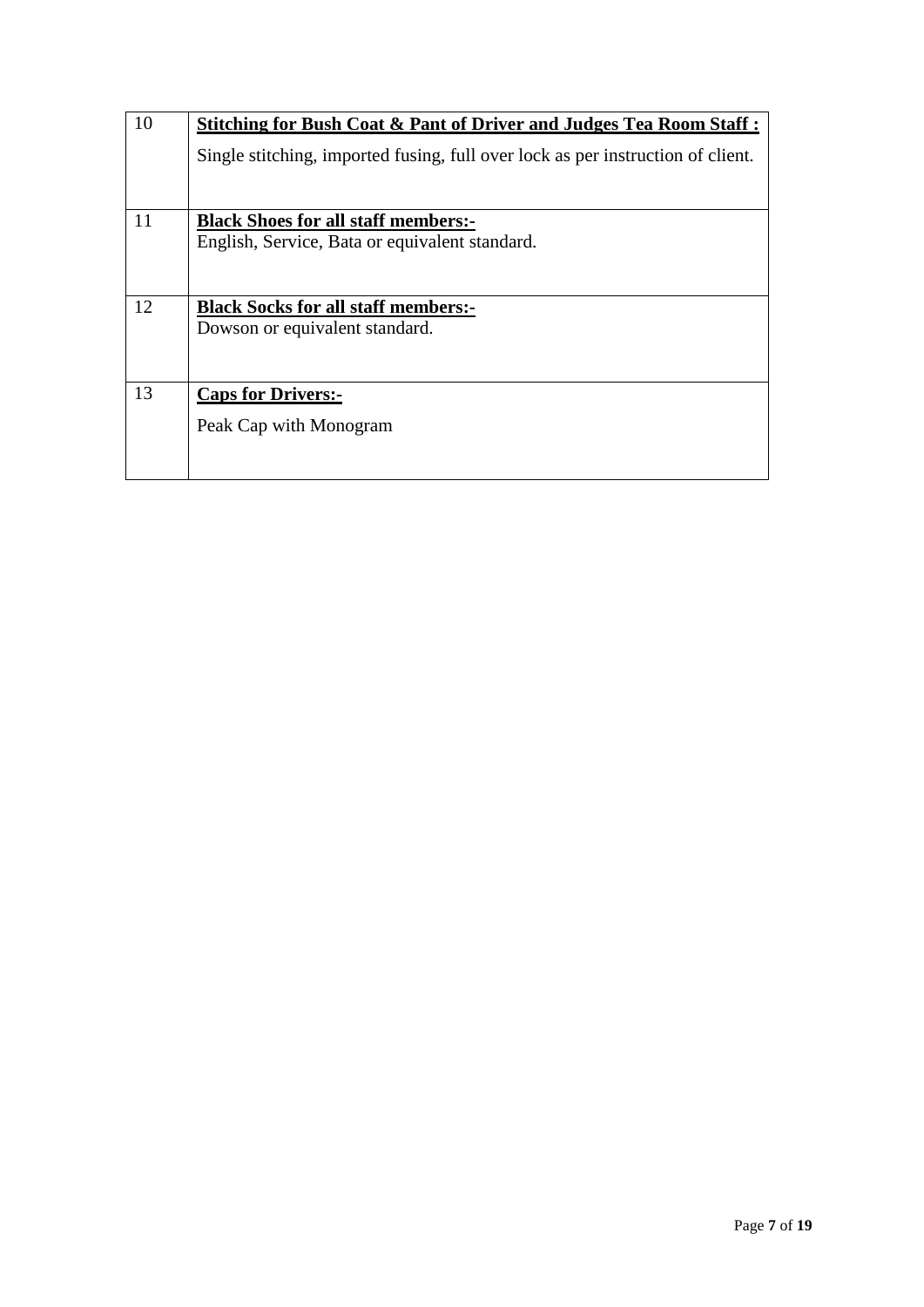# <span id="page-7-0"></span>**5. Details of Staff Members:**

Quantity of items can be increased or decreased, keeping in view the available budget. However, working strength of staff members is as under:-

| Sr.<br>No. | Post                          | <b>BPS</b> | Kar | Hyd        | Suk            | Lar      | Total<br>Staff |
|------------|-------------------------------|------------|-----|------------|----------------|----------|----------------|
| 1.         | Driver                        | $B-05$     | 57  | 06         | 05             | 04       | 72             |
| 2.         | Hawaldar                      | $B-04$     | 44  | 07         | 06             | 06       | 63             |
| 3.         | Farash                        | $B-03$     | 61  | 16         | 07             | 10       | 94             |
| 4.         | Chowkidar                     | $B-03$     | 29  | 10         | 08             | 11       | 58             |
| 5.         | Sanitary<br>Worker            | $B-03$     | 33  | 13         | 06             | 06       | 58             |
| 6.         | Gardener                      | $B-03$     | 11  | 07         | 08             | 08       | 34             |
| 7.         | Naib Qasid                    | $B-03$     | 116 | 16         | 16             | 21       | 169            |
| 8.         | Bearer/Tea<br>Room Staff      | $B-05$     | 02  | 04         | 05             | 06       | 17             |
| 9.         | <b>Building</b><br>Supervisor | $B-03$     | 01  | $\bigcirc$ | $\overline{O}$ | $\theta$ | 01             |
|            |                               | Total >>   | 354 | 79         | 61             | 72       | 566            |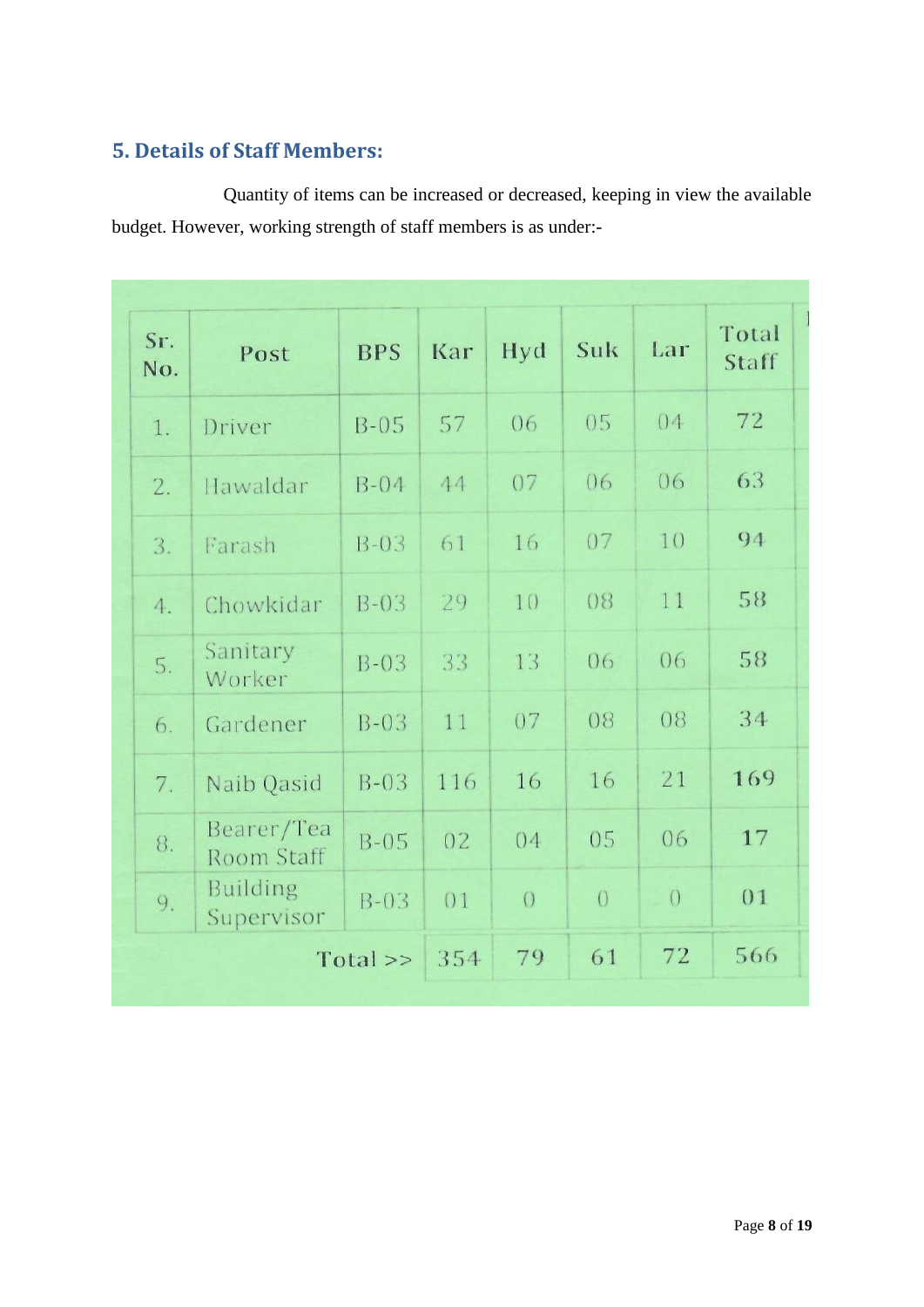# <span id="page-8-0"></span>**6. SAMPLE OF FINANCIAL PROPOSAL**

Bidders are advised to submit separate financial proposal of each item. Bidders can apply for one and/ or more and/ or all items. Bid Security may be submitted for 2% of total amount of all quoted items. No extra charges will be paid for delivery of uniform at Hyderabad, Sukkur and Larkana.

#### <span id="page-8-1"></span>**FINANCIAL PROPOSAL OF ITEM NO. 1**

| S.No. | <b>Specifications of Items</b>                  | Unit Price of fabric for<br>one unstitched suit<br>of<br>standard size inclusive of<br>all taxes $(Rs.)$ |
|-------|-------------------------------------------------|----------------------------------------------------------------------------------------------------------|
|       | <b>Fabric for White Colour Shalwar Kameez:-</b> |                                                                                                          |
|       | Wash-n-wear                                     |                                                                                                          |
|       | Gul Ahmed, Alkaram or equivalent standard       |                                                                                                          |
|       |                                                 |                                                                                                          |

<span id="page-8-2"></span>

| S.No. | <b>Specifications of Items</b>                 | <b>Unit Price of fabric for</b><br>one unstitched suit of<br>standard size inclusive of |
|-------|------------------------------------------------|-----------------------------------------------------------------------------------------|
|       |                                                | all taxes (Rs.)                                                                         |
| ∍     | <b>Fabric for Fawn Colour Shalwar Kameez:-</b> |                                                                                         |
|       | Wash-n-wear                                    |                                                                                         |
|       | Gul Ahmed, Alkaram or equivalent standard      |                                                                                         |
|       |                                                |                                                                                         |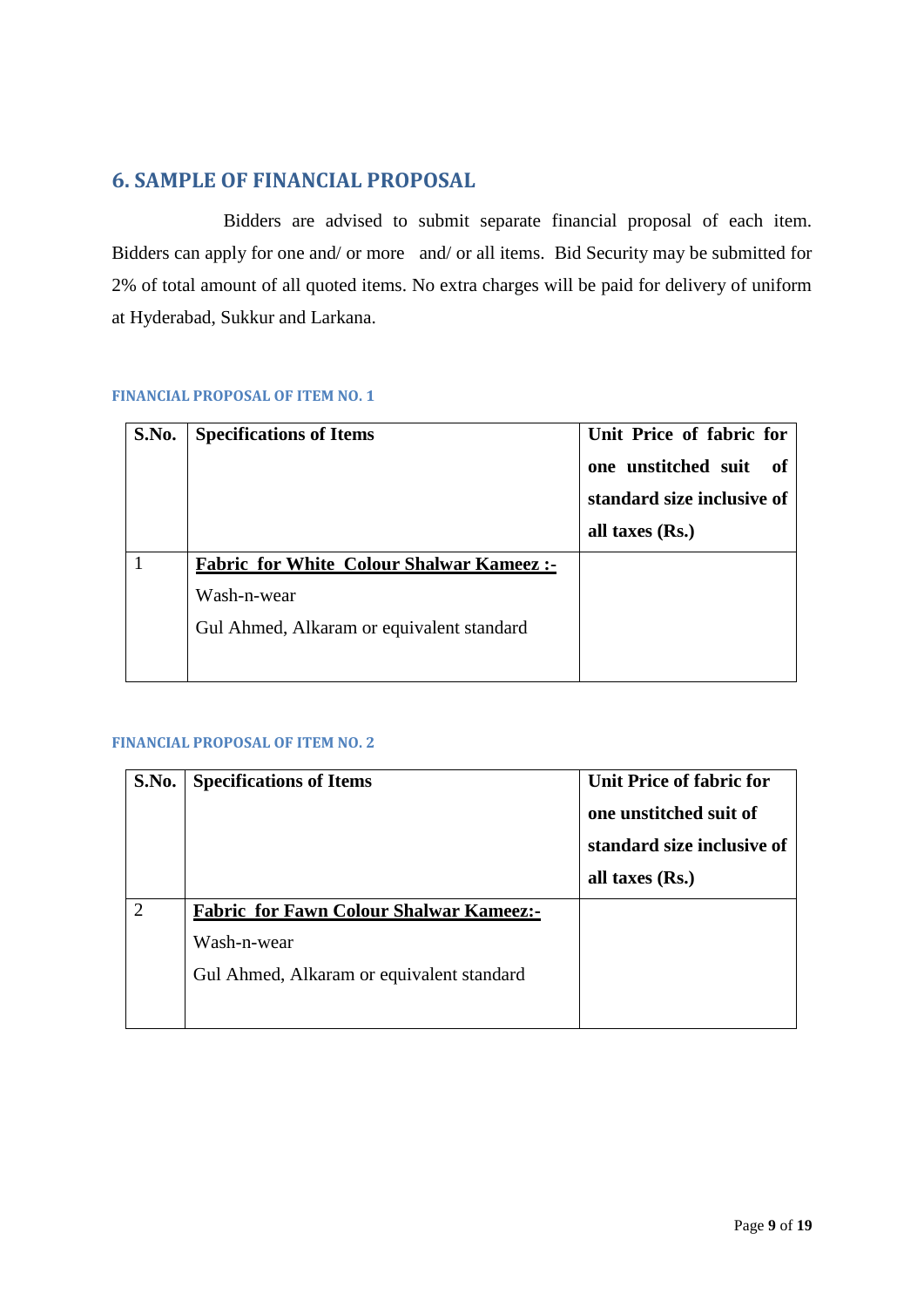<span id="page-9-0"></span>

| S.No. | <b>Specifications of Items</b>                  | Unit Price of fabric for<br>one unstitched suit of<br>standard size inclusive of<br>all taxes (Rs.) |
|-------|-------------------------------------------------|-----------------------------------------------------------------------------------------------------|
|       | <b>Fabric for Gray Malasia Shalwar Kameez:-</b> |                                                                                                     |
|       | Gul Ahmed, Alkaram or equivalent standard       |                                                                                                     |
|       |                                                 |                                                                                                     |

#### <span id="page-9-1"></span>**FINANCIAL PROPOSAL OF ITEM NO. 4**

| S.No. | <b>Specifications of Items</b>         | Unit Price of fabric for<br>one unstitched sherwani<br>of standard size inclusive<br>of all taxes $(Rs.)$ |
|-------|----------------------------------------|-----------------------------------------------------------------------------------------------------------|
|       | <b>Fabric for Dark Blue Sherwani:-</b> |                                                                                                           |
|       | Denim or equivalent standard           |                                                                                                           |
|       |                                        |                                                                                                           |

<span id="page-9-2"></span>

| S.No. | <b>Specifications of Items</b>                                     | Unit Price of fabric for<br>one unstitched sherwani<br>of standard size inclusive<br>of all taxes (Rs.) |
|-------|--------------------------------------------------------------------|---------------------------------------------------------------------------------------------------------|
| 5     | <b>Fabric for White Sherwani:-</b><br>Denim or equivalent standard |                                                                                                         |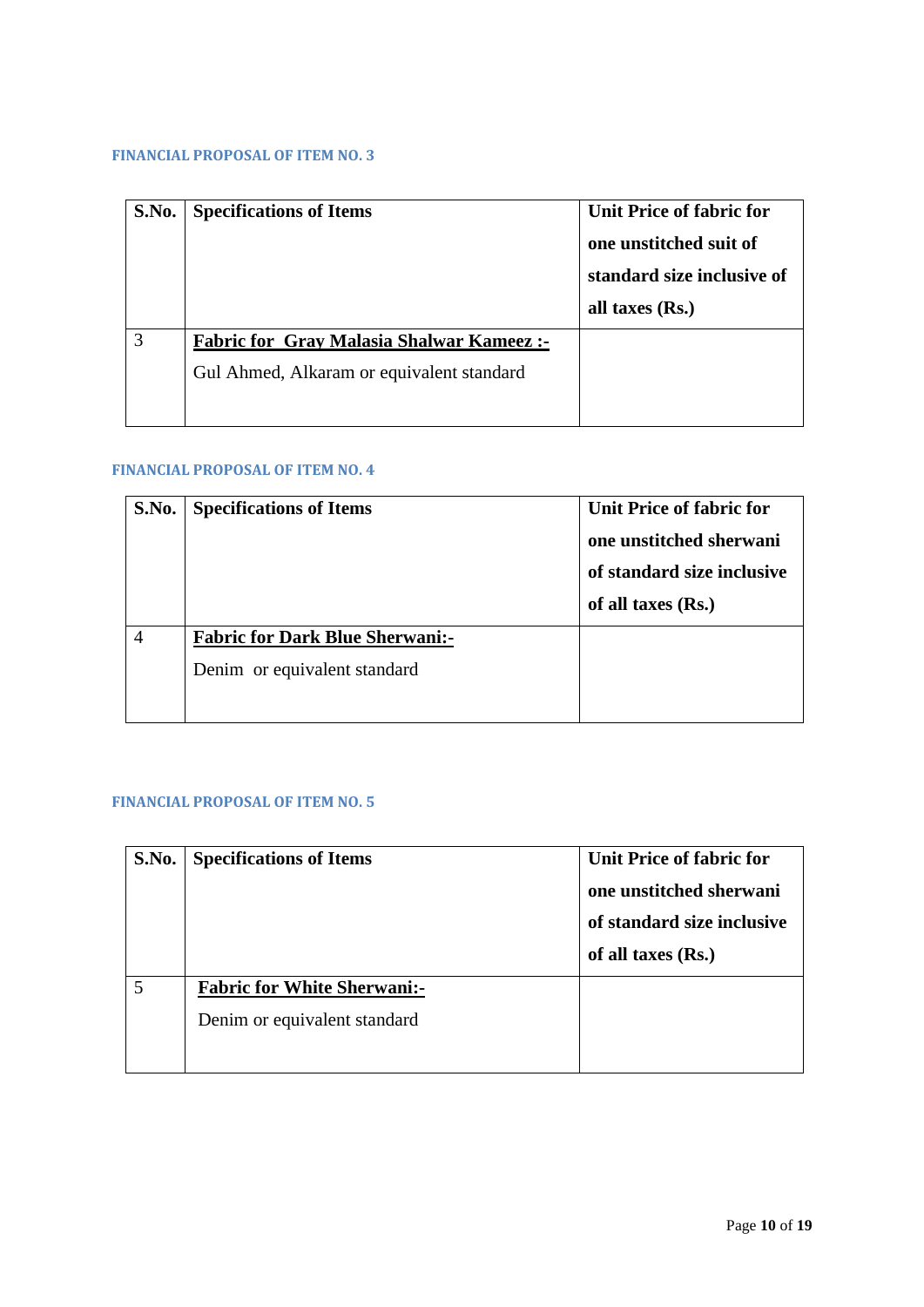<span id="page-10-0"></span>

| S.No. | <b>Specifications of Items</b>             | Unit Price of fabric for<br>one unstitched Bush Coat<br>& Pant of standard size<br>inclusive of all taxes (Rs.) |
|-------|--------------------------------------------|-----------------------------------------------------------------------------------------------------------------|
| 6     | <b>Fabric for White Bush Coat and Pant</b> |                                                                                                                 |
|       | Denim or equivalent standard               |                                                                                                                 |
|       |                                            |                                                                                                                 |

#### <span id="page-10-1"></span>**FINANCIAL PROPOSAL OF ITEM NO. 7**

| S.No. | <b>Specifications of Items</b>                                                                    | Unit Price of stitching for<br>shalwar kameez of<br>standard size inclusive of<br>all taxes (Rs.) |
|-------|---------------------------------------------------------------------------------------------------|---------------------------------------------------------------------------------------------------|
|       | <b>Stitching for Shalwar Kameez:-</b><br>Single stitching, imported fusing $&$ full over<br>lock. |                                                                                                   |

<span id="page-10-2"></span>

| S.No. | <b>Specifications of Items</b>                                                                                                                                         | Unit Price of stitching for<br><i>sherwani</i> of standard size<br>inclusive of all taxes (Rs.) |
|-------|------------------------------------------------------------------------------------------------------------------------------------------------------------------------|-------------------------------------------------------------------------------------------------|
| 8     | <b>Stitching for Sherwani for Hawaldar</b><br>(Golden Ribbon Work as per sample and<br>instruction of client)<br>Single stitching, imported fusing, full over<br>lock. |                                                                                                 |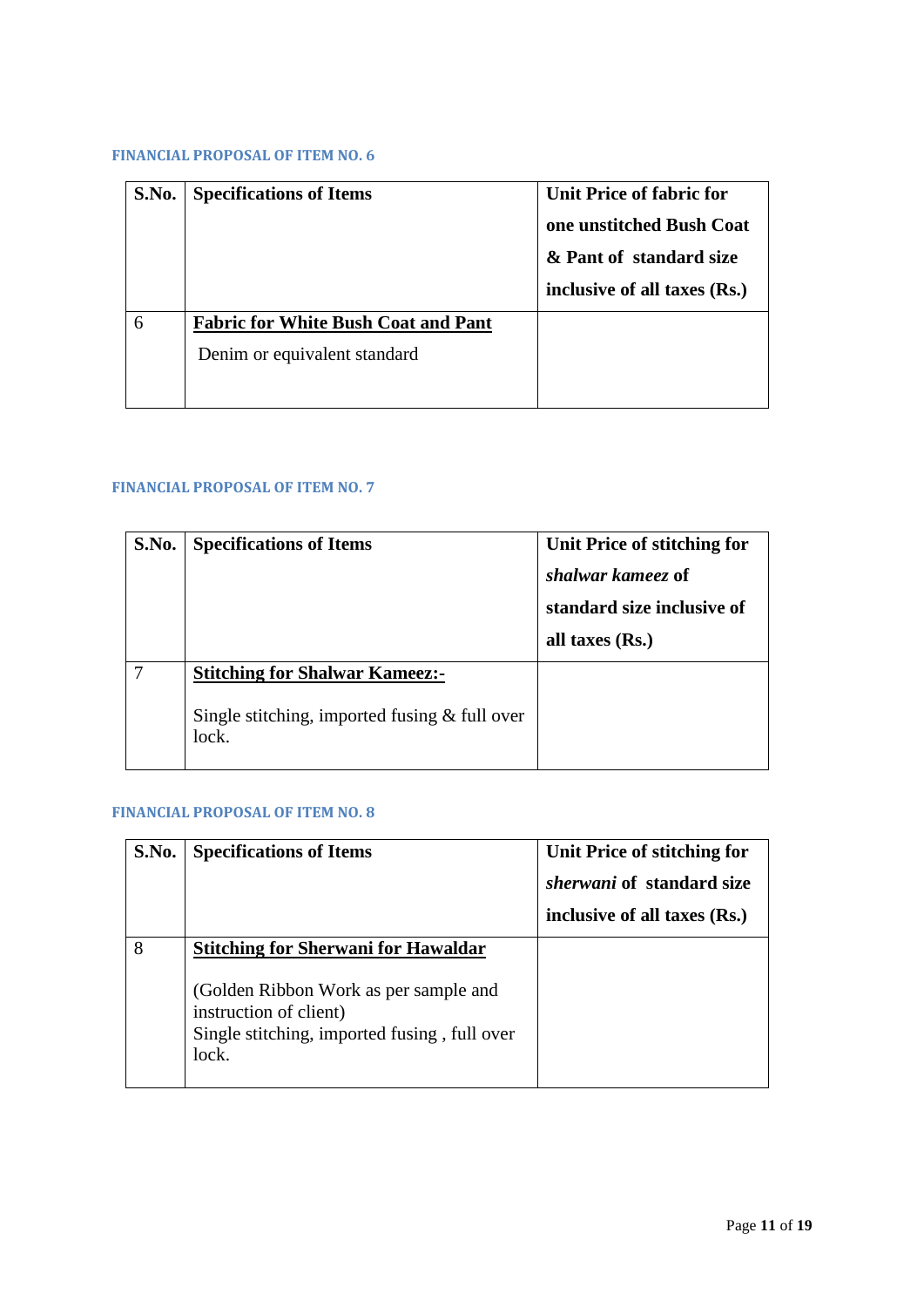<span id="page-11-0"></span>

| S.No. | <b>Specifications of Items</b>               | Unit Price of stitching for<br>sherwani of standard size<br>inclusive of all taxes (Rs.) |
|-------|----------------------------------------------|------------------------------------------------------------------------------------------|
| 9     | <b>Stitching for Sherwani for Naib Qasid</b> |                                                                                          |
|       | (with shoulders $\&$ badges)                 |                                                                                          |
|       | Single stitching, imported fusing, full over |                                                                                          |
|       | lock as per instruction of client.           |                                                                                          |
|       |                                              |                                                                                          |

#### <span id="page-11-1"></span>**FINANCIAL PROPOSAL OF ITEM NO. 10**

| S.No. | <b>Specifications of Items</b>               | Unit Price of stitching for<br><b>Bush Coat &amp; Pant of</b><br>standard size inclusive of<br>all taxes $(Rs.)$ |
|-------|----------------------------------------------|------------------------------------------------------------------------------------------------------------------|
| 10    | <b>Stitching for Bush Coat &amp; Pant:</b>   |                                                                                                                  |
|       | Single stitching, imported fusing, full over |                                                                                                                  |
|       | lock as per instruction of client.           |                                                                                                                  |

<span id="page-11-2"></span>

| S.No. | <b>Specifications of Items</b>                                      | Unit Price of one pair of                              |
|-------|---------------------------------------------------------------------|--------------------------------------------------------|
|       |                                                                     | shoes of standard size<br>inclusive of all taxes (Rs.) |
|       | <b>Black Shoes</b><br>English, Service, Bata or equivalent standard |                                                        |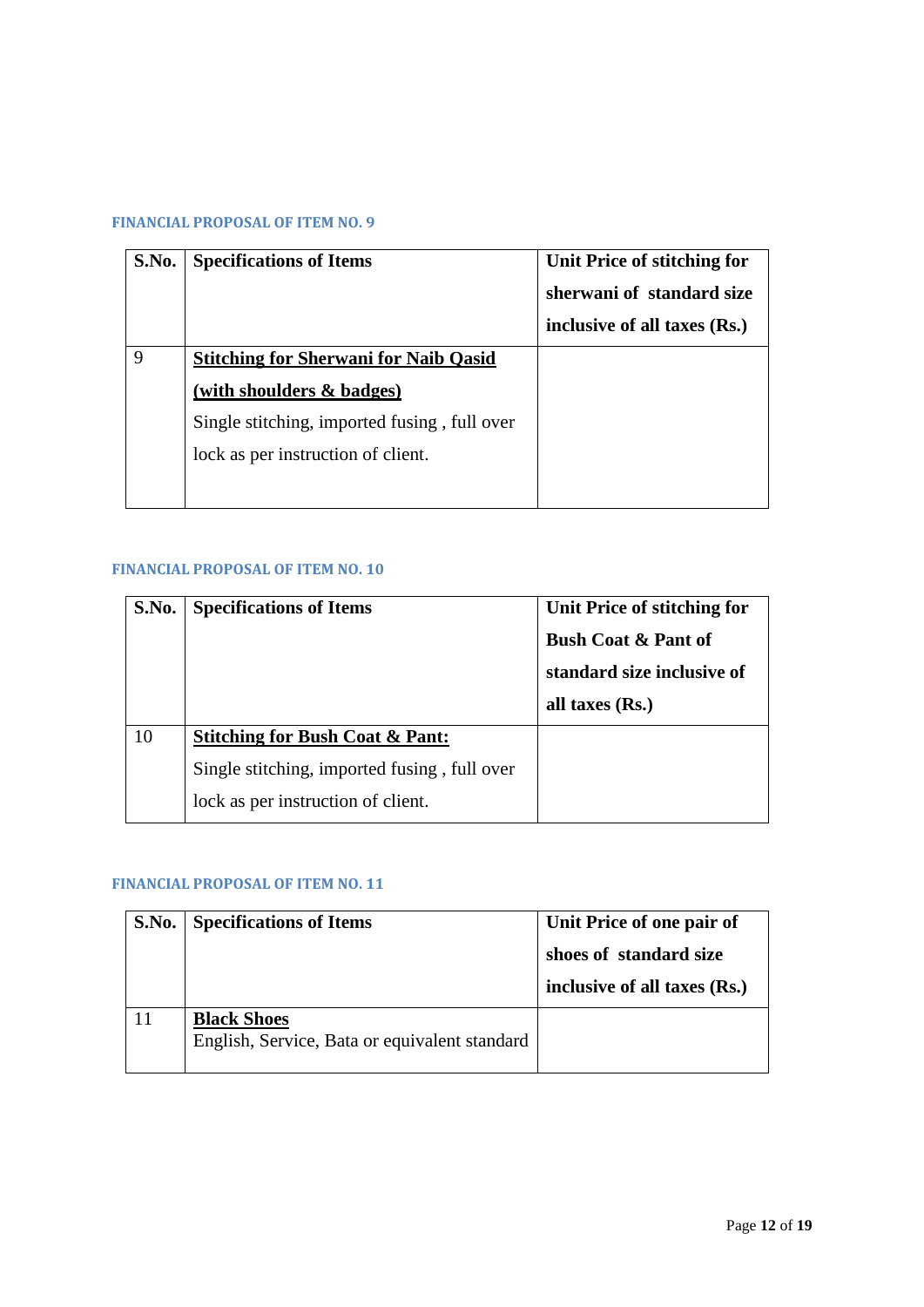<span id="page-12-0"></span>

| S.No. | <b>Specifications of Items</b>                      | Unit Price of one pair of<br>socks of standard size<br>inclusive of all taxes (Rs.) |
|-------|-----------------------------------------------------|-------------------------------------------------------------------------------------|
| 12    | <b>Black Socks</b><br>Dowson or equivalent standard |                                                                                     |

#### <span id="page-12-1"></span>**FINANCIAL PROPOSAL OF ITEM NO. 13**

|    | <b>S.No.</b> Specifications of Items | Unit Price inclusive all<br>taxes $(Rs.)$ |
|----|--------------------------------------|-------------------------------------------|
| 13 | $\mathbb{C}$ ap                      |                                           |
|    | Peak Cap with Monogram               |                                           |

### <span id="page-12-2"></span>**7. Terms & Conditions:**

- 1. **Bidding Method**: Single Stage-One Envelope method will be adopted for bidding process as per SPPRA Rules.
- 2. **Validity Period:** The procurement contract will be awarded within bid **validity period i.e. 90 days** as per SPRRA Rules.
- 3. **Receiving/Acceptance of Purchase Order:** The vendor will sign the copy of the Purchase Order as acknowledgement.
- 4. **Time of Delivery of Good:** The delivery should be made by the supplier at High Court of Sindh, Principal Seat, Karachi, Bench at Sukkur and Circuit Courts at Hyderabad ad Larkana, as per purchase order.
- 5. **Delayed Delivery:** 1% penalty of the total amount will be imposed per day for which the company/firm/agency failed to deliver within the delivery/execution period.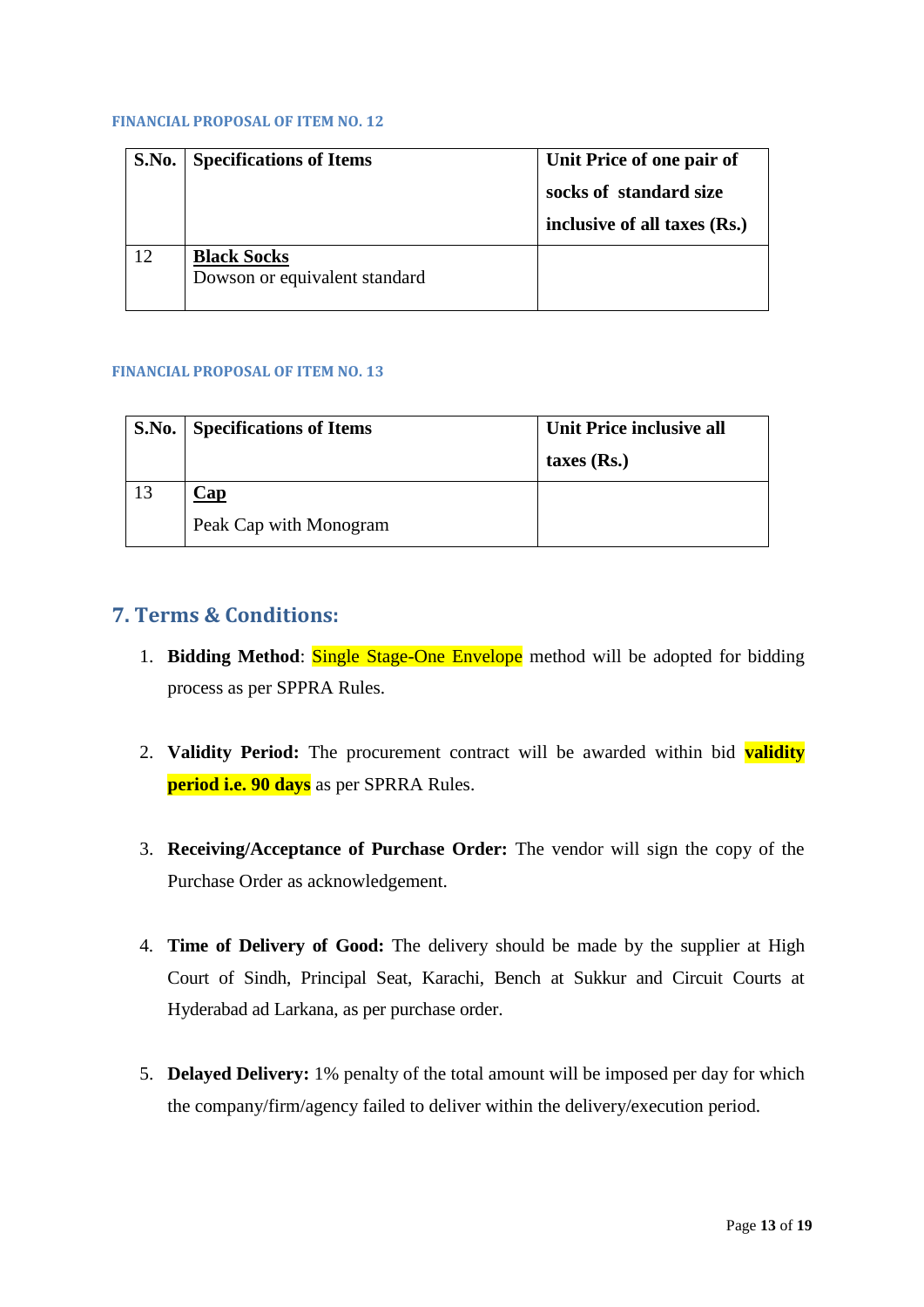- 6. **Inspection:** Physical inspection will be carried out by the Secretary Services of this Court. Ordered material is subject to final inspection at the time of delivery.
- 7. **Quantity Delivered:** Competent Authority reserves the right to increase/decrease the quantity as per requirement and availability of funds, as per rules.
- 8. **Payment Term:** Payment shall not be made in advance and against partial deliveries.
- 9. **Condition of Goods**: All items must meet in all respects with the specifications & conditions of the Order and must be in good condition & conform to the best industrial quality standards; otherwise they will be liable to be rejected as per rules.
- 10. **Rejection of Goods:** We reserve the right to cancel any or all the items if material is not in accordance with our specification or if the delivery is delayed.
- 11. **Disclosure of Confidential Script/Material:** All rights reserve with the SHC and no information either in written/electronic media/copying form should be disseminated without the permission of the authority.
- 12. **Bid Security:** All bids must be accompanied by an earnest money/ security of 2% of total bid amount. The bid security of unsuccessful bidder will be released by SHC after award of work or after expiry of bid validity period as per rules whereas the bid security money of successful bidder will be released after completion of work/ or submission of performance security.
- 13. **Resolution of Differences:** In case of any difference or dispute arises between the parties, the same shall be dealt with as per rules.
- 14. **Rules, Regulations & Policies:** All rules, regulations and policies will be governed in accordance to the SPPRA.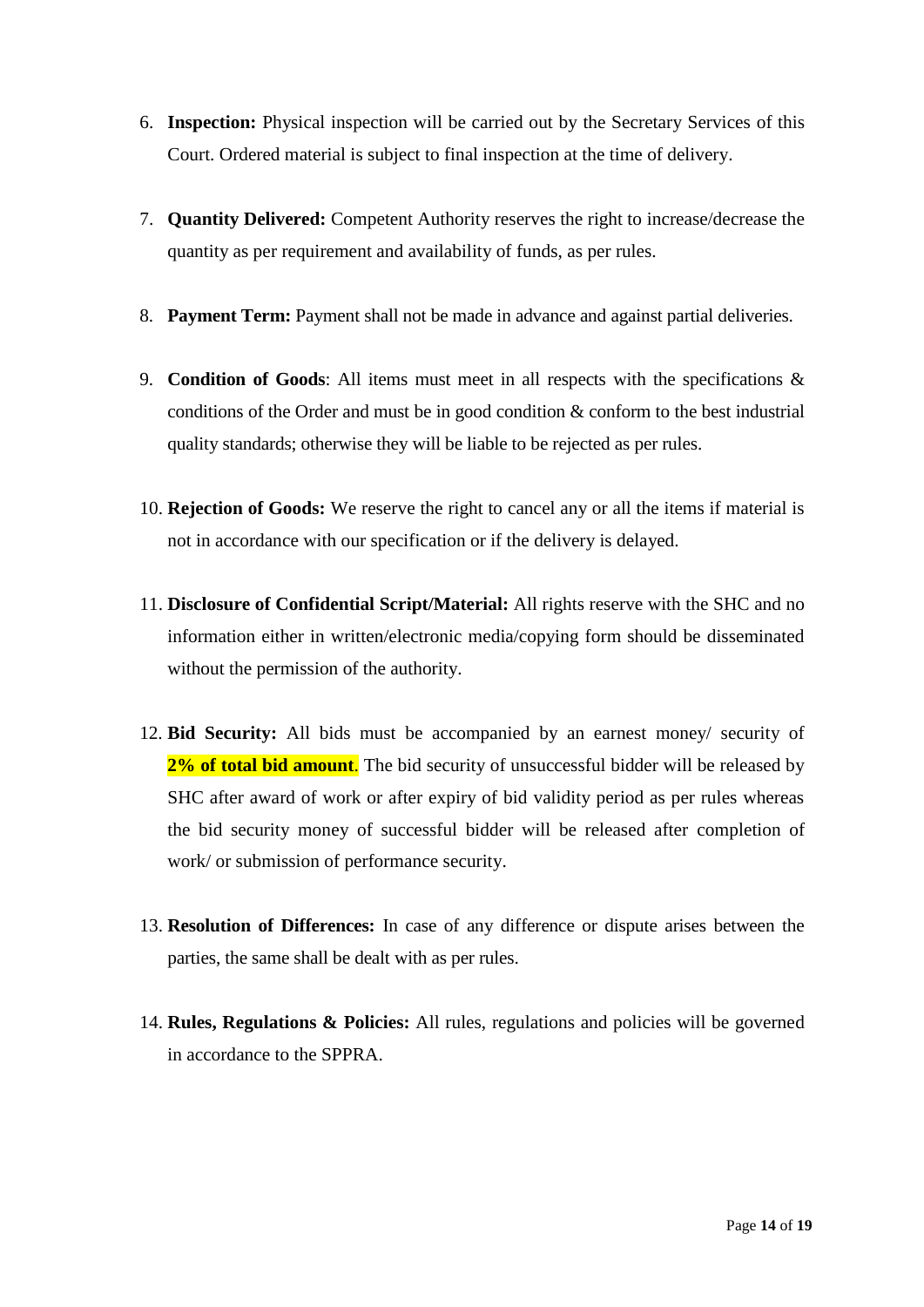- 15. **Rights:** SHC reserve the right to accept or reject any or all tender(s) or terminate proceedings at any stage in accordance to the rules & regulations framed by SPPRA.
- 16. **Mistakes in Calculation:** The contractor/ supplier will be liable for any mistakes in calculation of price/ rate and amount and shall be liable to suffer the loss arises at any stage of contract, due to mistakes in calculation or tax rates.
- 17. **Government tax(es), levi(es) and charges(s)**: All Government taxes (including Income tax and stamp duty), levies and charges will be charged as per applicable rates / denomination of Purchase / Work Order.
- 18. **Stamp Duty**: Stamp duty will be levied as per rules.
- 19. **Other**: SSPRA Rules will be followed for all other terms and conditions not specified/ mentioned/ ambiguous in this tender document. Kindly read SPPRA Rules available on [www.spprasindh.gov.pk](http://www.spprasindh.gov.pk/) for further details.

It is hereby certified that the terms and conditions have been read, agreed upon and signed.

| Name:               |  |
|---------------------|--|
|                     |  |
|                     |  |
|                     |  |
| <b>Designation:</b> |  |
|                     |  |
|                     |  |
| Signature & stamp   |  |
|                     |  |
|                     |  |
| <b>Cell No</b>      |  |
|                     |  |

It is hereby certified that the terms and conditions have been read, agreed upon and signed.

|                        | J | л. | ັ |
|------------------------|---|----|---|
| M/s.                   |   |    |   |
|                        |   |    |   |
|                        |   |    |   |
| Year of Establishment  |   |    |   |
| Name of contact Person |   |    |   |
|                        |   |    |   |
|                        |   |    |   |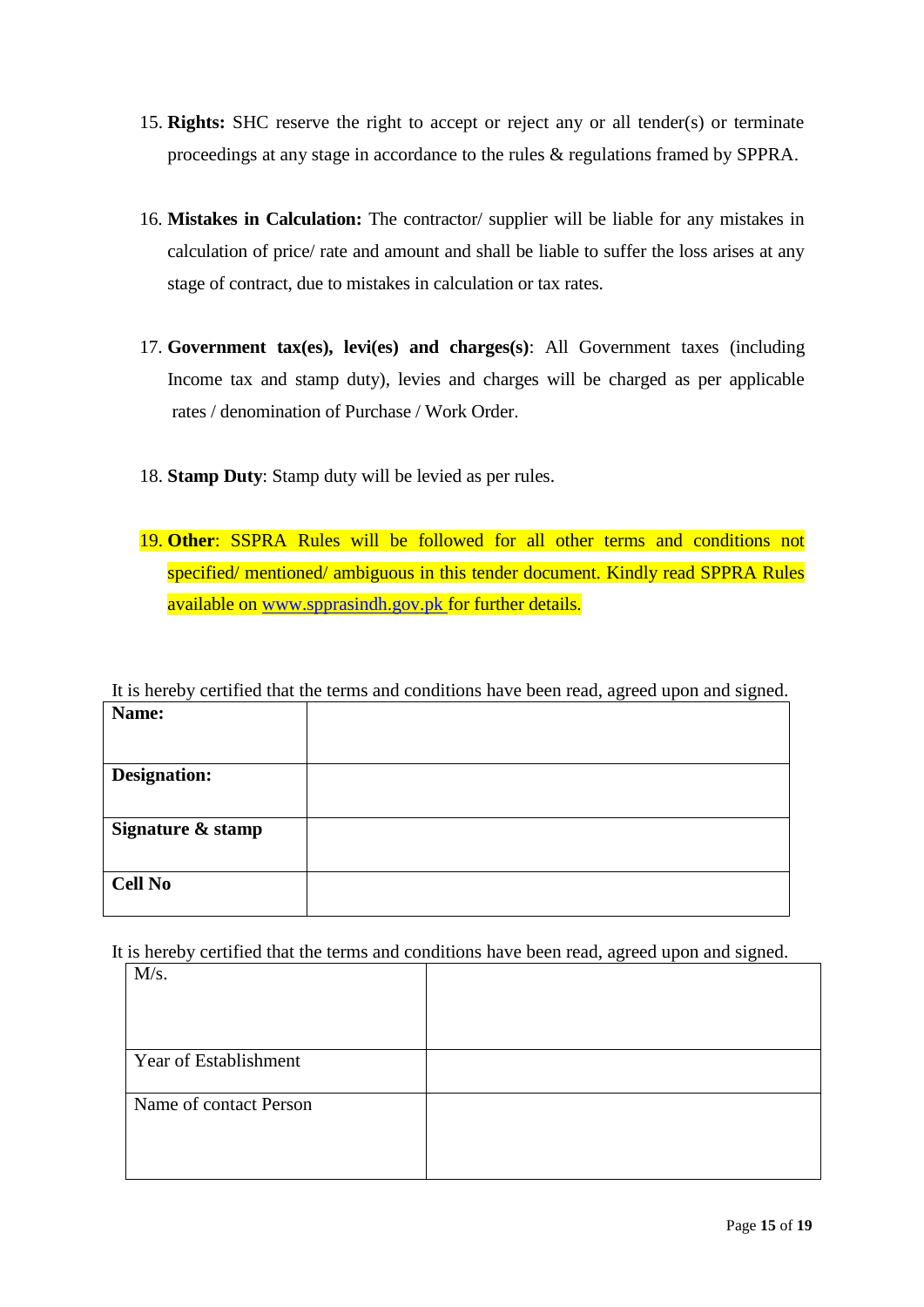| Address                    |  |
|----------------------------|--|
|                            |  |
|                            |  |
|                            |  |
|                            |  |
| Sales Tax Registration No. |  |
|                            |  |
|                            |  |
|                            |  |
| National Tax No.           |  |
|                            |  |
|                            |  |
| Mobile No.                 |  |
|                            |  |
|                            |  |
| Telephone No.              |  |
|                            |  |
|                            |  |
|                            |  |
| Fax No.                    |  |
|                            |  |
|                            |  |
| E-mail                     |  |
|                            |  |
|                            |  |
| Banker's Name and Contact  |  |
|                            |  |
| Details                    |  |
|                            |  |
|                            |  |
|                            |  |

**Stamp & Signature**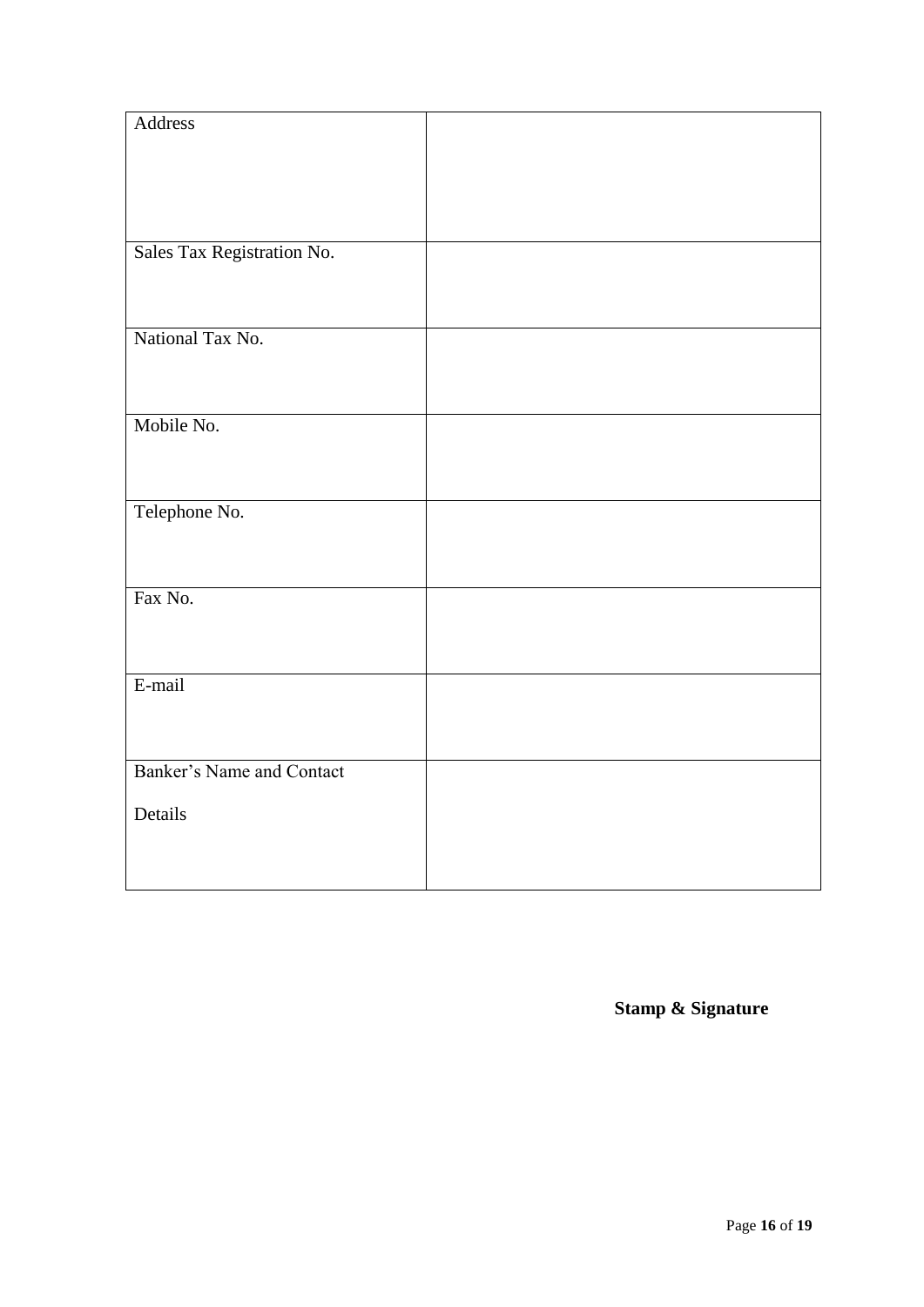# <span id="page-16-0"></span>**8. Documents Check List**

| S.No           | <b>Description</b>                     | Yes/No |
|----------------|----------------------------------------|--------|
| $\mathbf{1}$   | <b>Company Profile</b>                 |        |
| 2              | Copies of relevant Tax Registration    |        |
| 3              | <b>Copies of Purchase Orders</b>       |        |
| $\overline{4}$ | Undertaking on judicial stamp paper    |        |
| 5              | Financial Statements / Bank Statements |        |
| 6              | <b>Bid Security</b>                    |        |
| $\overline{7}$ | Samples of fabrics, shoes, socks etc   |        |

All the above mentioned documents/ requirements have been furnished.

| Name:               |  |
|---------------------|--|
|                     |  |
|                     |  |
| <b>Designation:</b> |  |
|                     |  |
|                     |  |
|                     |  |
| Signature & stamp   |  |
|                     |  |
|                     |  |
|                     |  |
| <b>Cell No</b>      |  |
|                     |  |
|                     |  |
|                     |  |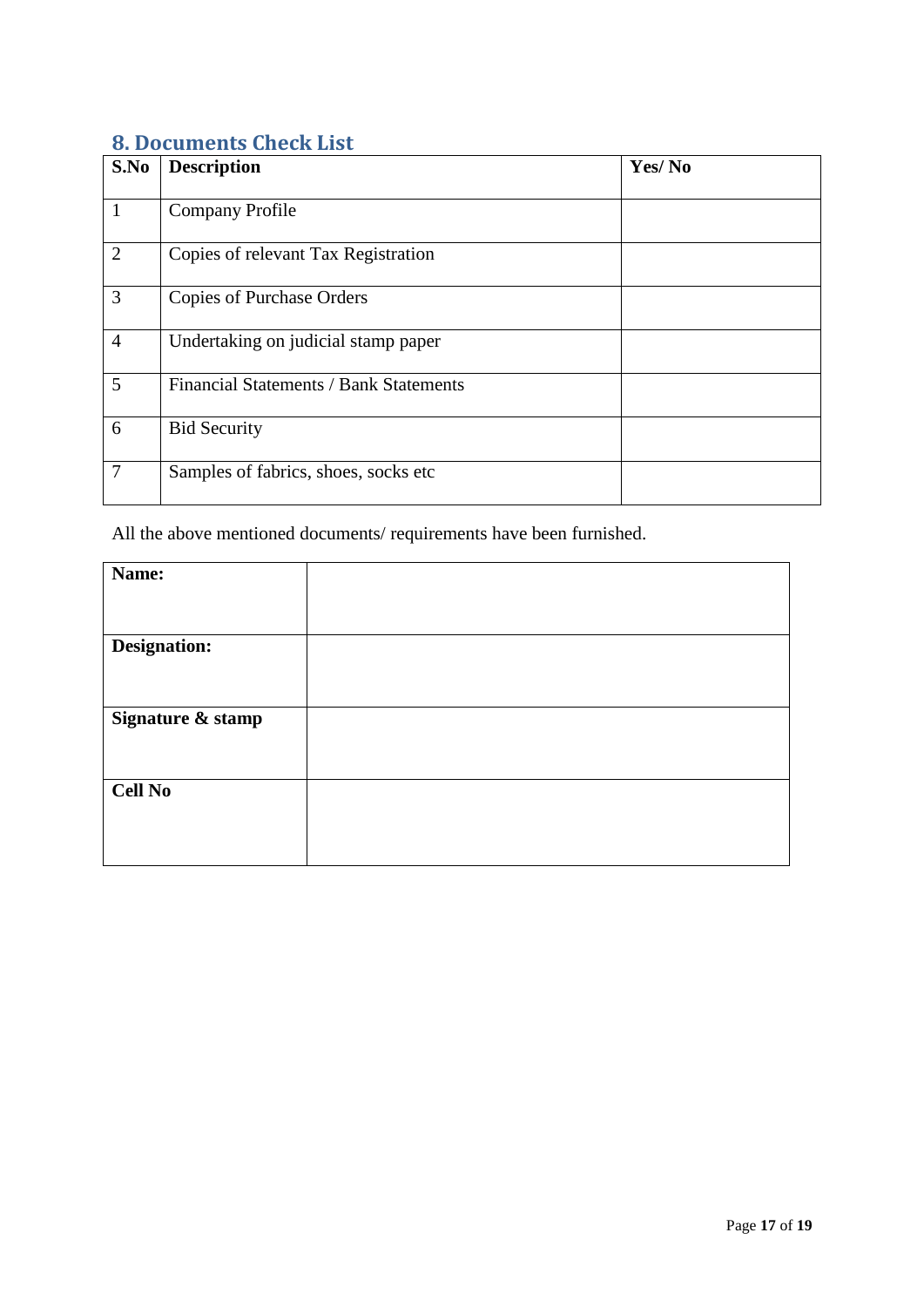# <span id="page-17-0"></span>**9. Sample of Proposal Submission Form:**

To be printed on the letter head of firm.

Tender Reference No. 2008 and the Dated

Name of Contract:

The Learned Registrar, Sindh High Court, Karachi.

Dear Sir,

We, the undersigned, offer to provide our services for "\_\_\_\_\_\_\_\_\_\_\_\_\_\_\_\_\_", as a Bid, sealed in an envelope.

We understand you are not bound to accept any Proposal you receive and reserves the right to accept or reject any offer and to annul the bidding process and reject all proposals without assigning any reason or having to owe any explanation whatsoever.

The decision of Purchase Committee shall be final and cannot be challenged on any ground at any forum and the Purchase Committee will not be liable for any loss or damage to any party acting in reliance thereon.

Sincerely,

Name Designation, Name of Company Dated:

# <span id="page-17-1"></span>**10. Sample of Articles of Agreement:**

**This Agreement** made this day of 2017, by and between the Sindh High Court, Karachi, Sindh, including his successors in office and Assignees / Agents, acting through the learned Registrar, hereinafter called the "**SHC**", of the one part,

**And** M/s 100 and M/s 200 and M/s 200 and  $\frac{M}{s}$  at  $\frac{M}{s}$ hereinafter called the "**Contractor**" which expression shall include their successors, legal representatives of the second part.

Whereas the **SHC** requires supply of **\_\_\_\_\_\_\_\_\_\_\_\_\_\_\_\_\_\_\_\_\_\_\_\_\_\_\_\_\_\_\_\_** and whereas the **Contractor** has agreed to supply, the said items valued at **Rs.\_\_\_\_\_\_\_\_\_\_\_\_\_** and words (\_\_\_\_\_\_\_\_\_\_\_\_\_\_\_\_\_\_\_\_\_\_\_\_\_\_\_\_\_\_\_\_\_\_\_\_\_\_\_) as per Purchase Orders, subject to the terms and conditions set forth, hereinafter, which have been accepted by the **Contractor**.

#### **Now this Agreement witnesses as follows:**

- 1. In this agreement words and expressions shall have the same meanings as are respectively assigned to them in the **Conditions of Contract** hereinafter referred to.
- 2. The following documents which, for the purpose of identification, have been signed by \_\_\_\_\_\_\_\_\_\_\_\_\_\_\_\_\_\_\_\_\_\_\_\_\_\_ on behalf of the **Contractor,** and by the learned Registrar on behalf of the **SHC**, all of (name and designation of the authorized person)

Which shall be deemed to form and be read and construed as a part of this **Agreement** viz.